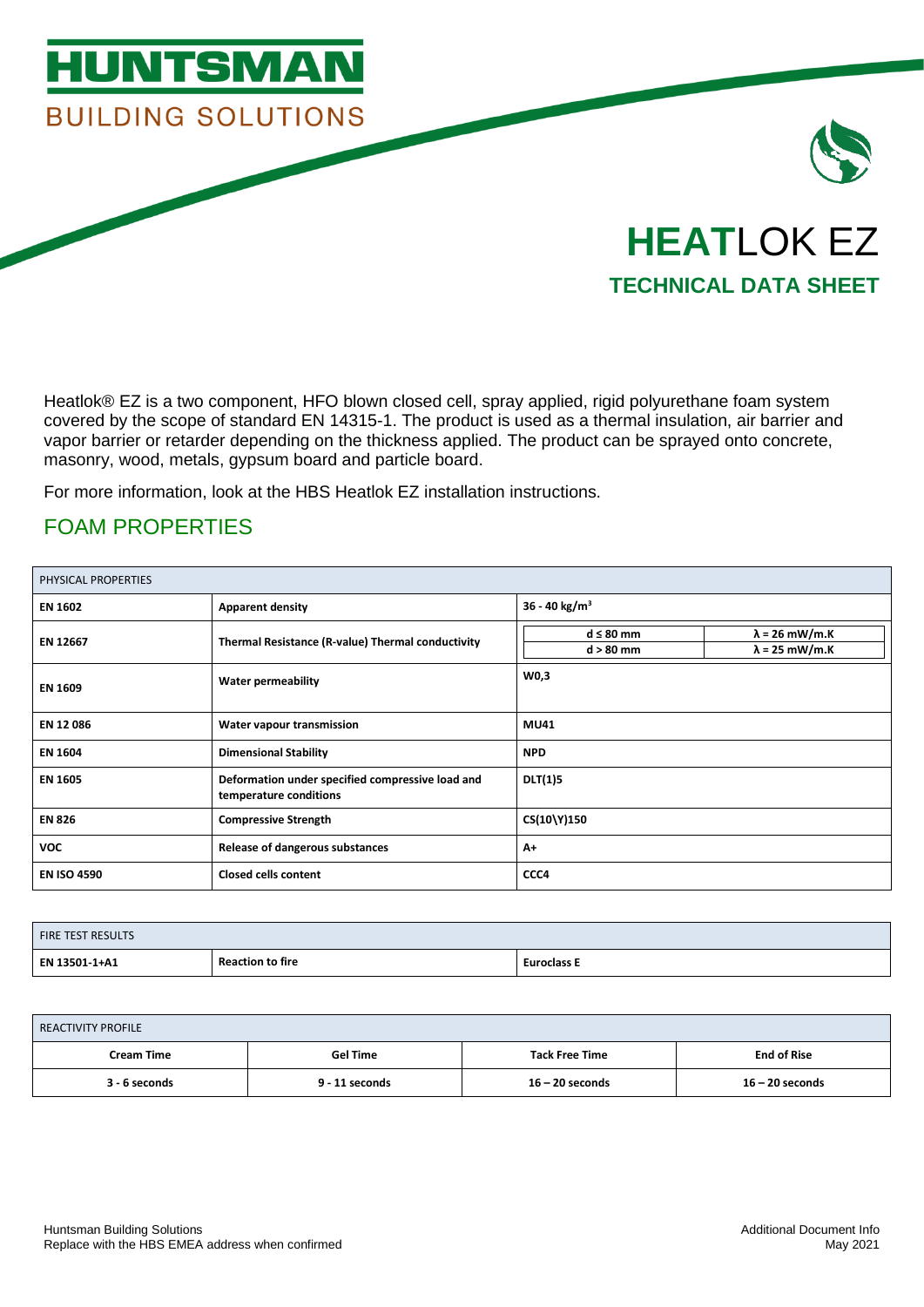# CHEMICAL PROPERTIES

| LIQUID COMPONENT PROPERTIES*                |                   |                         |
|---------------------------------------------|-------------------|-------------------------|
| <b>PROPERTY</b>                             | A-PMDI ISOCYANATE | <b>HEATLOK EZ RESIN</b> |
| Color                                       | <b>Brown</b>      | brown                   |
| Viscosity @ 25°C                            | ca. 200 mPas      | ca. 400 mPas            |
| Density @ 25°C                              | ca. 1.23 $g/cm3$  | ca. 1,20 g/cm3          |
| <b>Specific Gravity</b>                     | 1.24 $kg/dm3$     | ca. 1,20 g/cm3          |
| Shelf Life of unopened drum properly stored | 12 months         | 6 months                |
| <b>Storage Temperature</b>                  | 15-30 °C          | $15 - 22 °C$            |
| <b>Mixing Ratio (volume)</b>                | 1:1               | 1:1                     |
| <b>RECYCLED &amp; RENEWABLE CONTENT</b>     |                   |                         |
| <b>Recyclable Content</b>                   | 19%               |                         |
| 6%<br><b>Renewable Content</b>              |                   |                         |

## PROCESSING CONDITIONS

| RECOMMENDED PROCESSING CONDITIONS*                                                          |                                                                       |
|---------------------------------------------------------------------------------------------|-----------------------------------------------------------------------|
| Initial Primary Heater Setpoint Temperature                                                 | $41 - 46 °C$                                                          |
| Initial Hose Heat Setpoint Temperature                                                      | $41 - 46 °C$                                                          |
| <b>Initial Processing Setpoint Pressure</b>                                                 | 85 - 95 bar                                                           |
| <b>Substrate &amp; Ambient Temperature</b><br>(No humidity on the surface of the substrate) | $> -5$ °C                                                             |
| <b>Moisture Content of timber substrate</b>                                                 | $\leq 19\%$                                                           |
| <b>Moisture Content of Concrete</b>                                                         | Concrete must be cured, dry and free of dust and form release agents. |

\*Foam application temperatures and pressures can vary widely depending on temperature, humidity, elevation, substrate, equipment and other factors. While processing, the applicator must continuously observe the characteristics of the sprayed foam and adjust processing temperatures and pressures to maintain proper cell structure, adhesion, cohesion and general foam quality. It is the sole responsibility of the applicator to process and apply Heatlok EZ within specification**.**

| COMMENDED MAXIMUM PASS THICKNESSES<br><b>REC</b> |       |
|--------------------------------------------------|-------|
| <b>Maximum Pass</b>                              | 50 mm |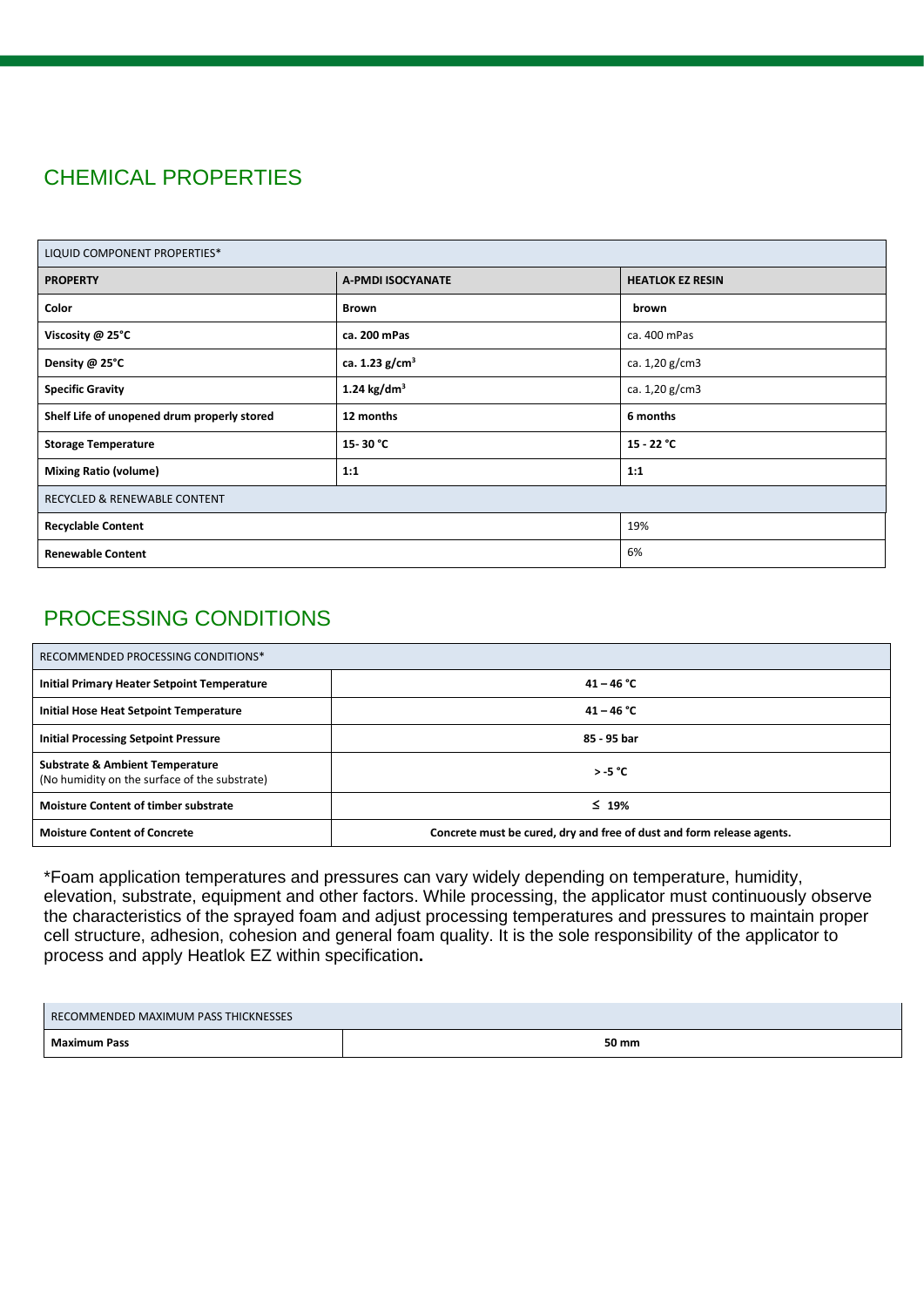General Requirements: Equipment must be capable of delivering the proper ratio (1:1 by volume) of polymeric isocyanate (PMDI) and polyol blend at adequate temperatures and spray pressures. Substrate must be at least -5 degrees, with best processing results when ambient humidity is below 80%. Substrate must also be free of moisture (dew or frost), grease, oil, solvents and other materials that would adversely affect adhesion of the polyurethane foam. Applicators should limit the application of this product to no more than a thickness of 50mm per pass (after expansion) to avoid fire hazards (including spontaneous combustion) resulting from excessive heat generation. If subsequent passes are needed, applicators should wait until the temperature of the foam surface has dropped below 38°C to allow any reaction heat to dissipate from the prior applications before attempting to re-apply the product.

## STORAGE AND USAGE

Heatlok EZ component A should be stored between 15°C – 30°C and component B should be stored between 15°C – 22°C. The shelf life of component B is 6 months, component A is 12 months.

Do not store material on rigs other then what is required for the current application needs. Material left inside rigs can easily exceed this recommended temperature in the warmer months. The excessive heat will degrade the component B (resin) material and the blowing agent will gas out rendering the material useless.

If the material was transported in freezing conditions, store it in room temperature for a minimum of 24 hours to get proper material condition. Do not attempt to heat up drum during storage.

### HEALTH AND SAFTEY

HBS spray foam insulation products have an excellent health and safety record.

Every rig should have a first aid kit with eye wash station and the MSDS to refer to if any spills occur.

Safe use and handling practices during and immediately following installation are required to eliminate the possibility of health effects from exposure to isocyanates. Everyone other than the trained installers should vacate the site, remaining out of the building or at least 15 meters away while the spraying is being completed and for 24 hours after spraying has finished. It is necessary to allow active ventilation of the site to ensure the chemicals are completely cured. No exceptions!

Direct contact with the skin and eyes can result in irritation. Different individuals will react differently to the same exposures. Some will be more sensitive than others. Sprayers helpers, and anyone else present during spraying or within 24 hours after spraying is complete. You MUST ventilate at 40ACH and MUST wear approved Personal Protective Equipment (PPE) at all time during spray, including full body coveralls, chemical protective clothing and a certified respirator with fresh air supply while spraying and 24 hours after spraying has been completed. No one is allowed within 15 meters of the sprayed foam without wearing this type of PPE.